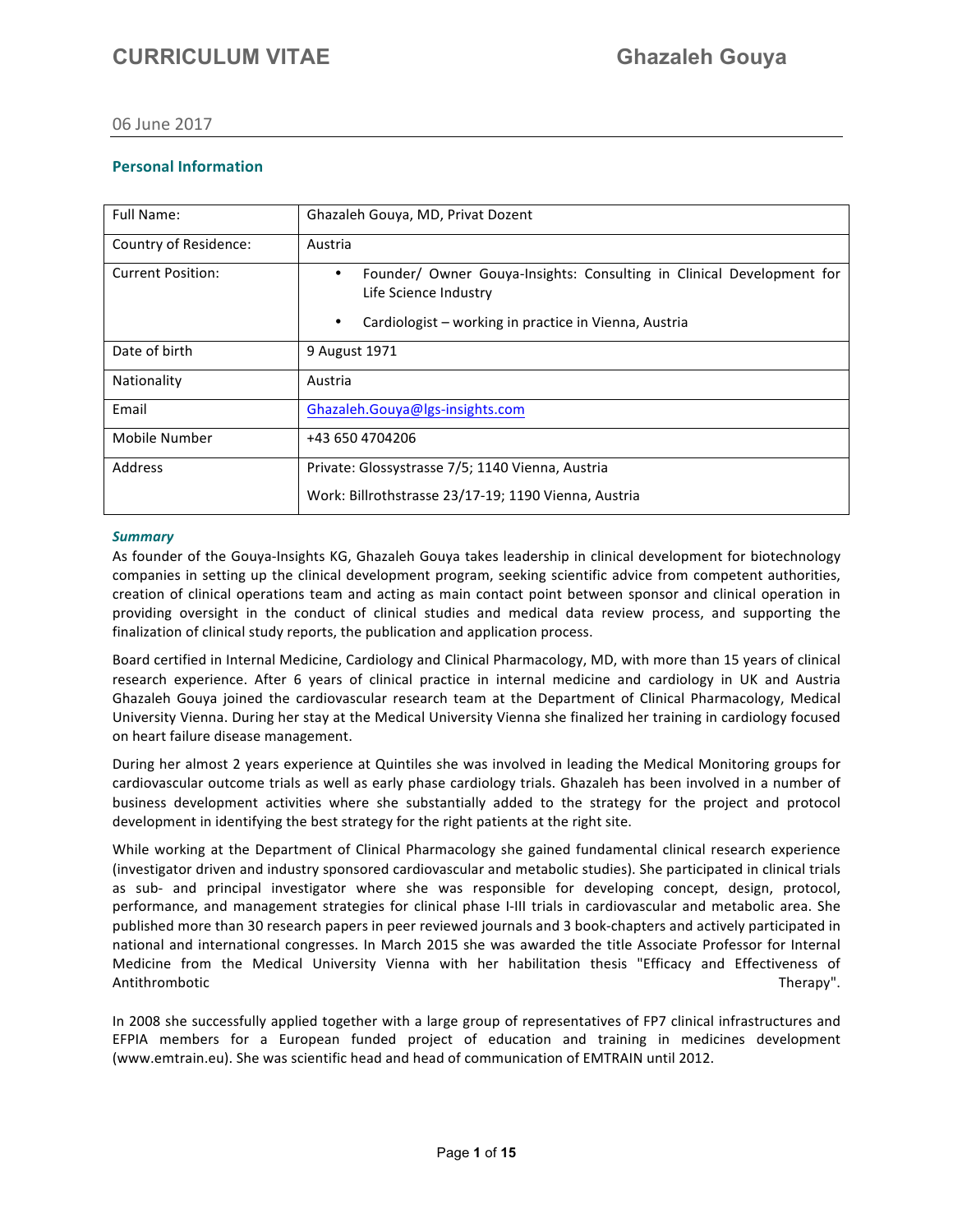#### *Formal Educational History*

| Last Date<br><b>Attended</b> | <b>Institution Name, Country</b>                  | <b>Education Level/Degree</b> | <b>Area of Study</b> |
|------------------------------|---------------------------------------------------|-------------------------------|----------------------|
| 04/1997                      | University of Vienna, Medical Faculty,<br>Austria | MD                            | Medicine             |

#### **Licenses and Certifications**

- Internal Medicine Austrian board certified, 2006
- Cardiology Austrian board certified, 2010
- Clinical Pharmacology Austrian board certified, 2013

#### **Awards and Honors**

- Gerot Prize for special training in heart failure, 2000
- IMI-EU funding for EMTRAIN, 2008
- Associate Professor in Internal Medicine (Thesis "Efficacy and Effectiveness of Antithrombotic Therapy"), **March 2015**

#### **Relevant Non-Clinical Training**

#### EU-Project:

09/08 - 02/13 - Scientific Head of the Project office of EMTRAIN (European Medicines Training and Research Network, topic 14 of the IMI JU - Innovative medicines initiatives joint undertaken) Co-lead of communication, information and dissemination (EMTRAIN) www.emtrain.eu www.on-course.eu www.imi-europe.org

#### **Employment History**

| Date of Employment:   | 08/1997 - 01/1998                                                                                                                    |
|-----------------------|--------------------------------------------------------------------------------------------------------------------------------------|
| Name of Employer:     | Dundee Teaching Hospitals, UK                                                                                                        |
| Job Title:            | Junior House Officer                                                                                                                 |
| Key Responsibilities: | Medical Care for patients on Urology, Orthopaedic, Burns and Plastic Surgery<br>Departments at. Regular ward rounds, on-call duties. |
| Date of Employment:   | 02/1998 - 07/1998                                                                                                                    |
| Name of Employer:     | St. James's Hospital, Leeds, UK                                                                                                      |
| Job Title:            | Junior House Officer                                                                                                                 |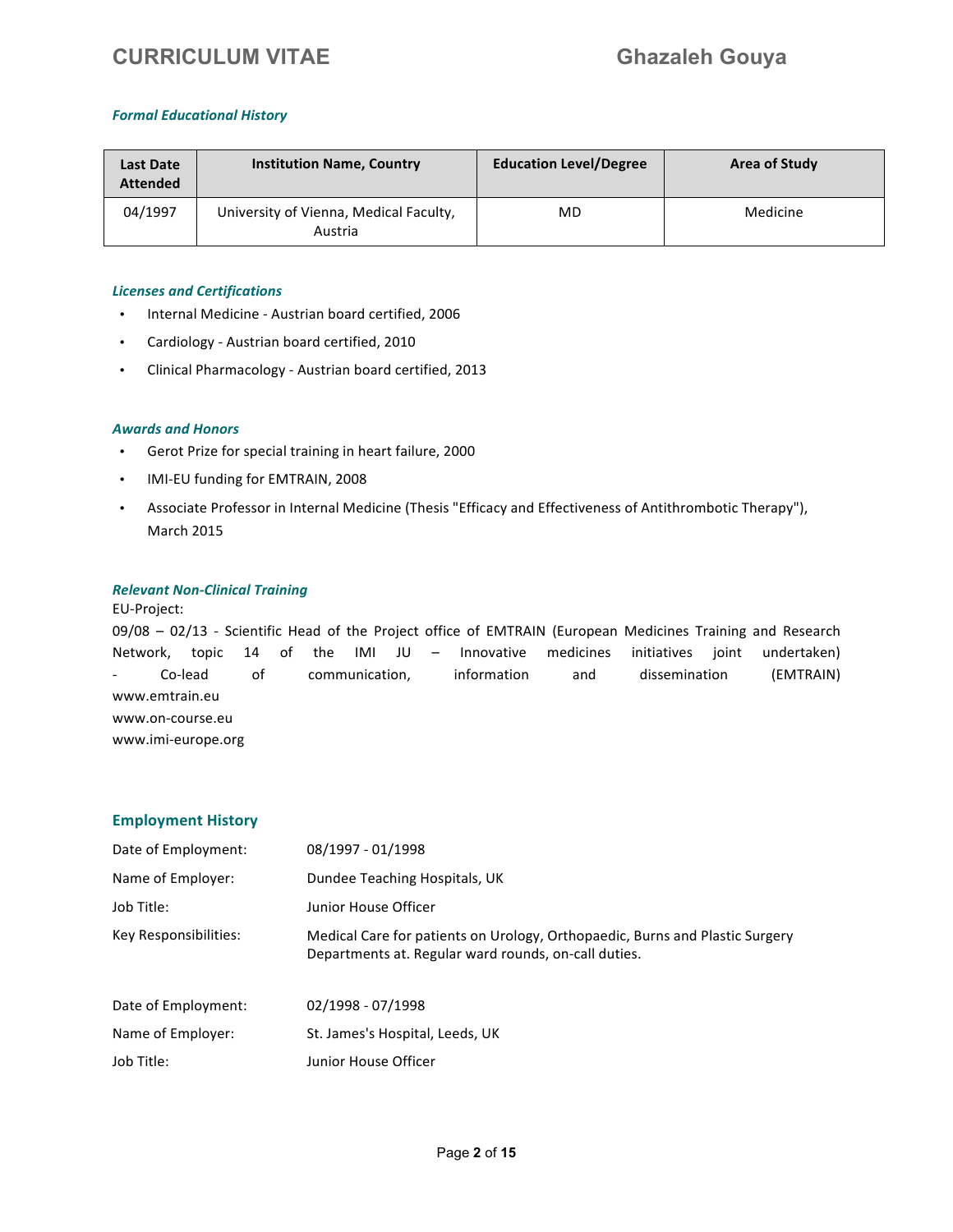| Key Responsibilities: | Medical Care for approx. 120 patients on general medical wards including CCU,<br>general ward rounds, emergency care and emergency on-call duties.                                                                                              |
|-----------------------|-------------------------------------------------------------------------------------------------------------------------------------------------------------------------------------------------------------------------------------------------|
| Date of Employment:   | 09/1998 - 01/2001                                                                                                                                                                                                                               |
| Name of Employer:     | LKH-Feldkirch, AUT                                                                                                                                                                                                                              |
| Job Title:            | <b>Resident Internal Medicine</b>                                                                                                                                                                                                               |
| Key Responsibilities: | Medical care and on-call emergency duties for patients on departments of<br>Nephrology, Gastroenterology, CCU, Endocrinology and General Internal Medicine.<br>Heart failure and heart transplant clinic. Sub-investigator in Phase III trials. |
| Date of Employment:   | 02/2001 - 06/2001                                                                                                                                                                                                                               |
| Name of Employer:     | University Innsbruck, Department of Cardiology                                                                                                                                                                                                  |
| Job Title:            | <b>Resident Cardiology</b>                                                                                                                                                                                                                      |
| Key Responsibilities: | Heart failure and heart transplant clinic (pre- and postheart transplant patient care).                                                                                                                                                         |
| Date of Employment:   | 07/2001 - 10/2004                                                                                                                                                                                                                               |
| Name of Employer:     | LKH-Feldkirch, AUT                                                                                                                                                                                                                              |
| Job Title:            | <b>Resident Internal Medicine</b>                                                                                                                                                                                                               |
| Key Responsibilities: | Medical care and on-call duties for patients in Cardiology and General Internal<br>Medicine (echocardiography, abdominal sonography). Heart failure and heart<br>transplant clinic.                                                             |
| Date of Employment:   | 03/2005 - 05/2006                                                                                                                                                                                                                               |
| Name of Employer:     | <b>Medical University Vienna</b>                                                                                                                                                                                                                |
| Job Title:            | <b>Resident Internal Medicine</b>                                                                                                                                                                                                               |
| Key Responsibilities: | Cardiovascular Research Associate in Phase I-II trials at the Department of Clinical<br>Pharmacology, clinical rotation to medical intensive care unit                                                                                          |
| Date of Employment:   | 06/2006 - 02/2007                                                                                                                                                                                                                               |
| Name of Employer:     | Medical University Vienna, Department of Clinical Pharmacology                                                                                                                                                                                  |
| Job Title:            | <b>Consultant for Internal Medicine</b>                                                                                                                                                                                                         |
| Key Responsibilities: | Research associate performing investigator driven and sponsored Phase I-II trials.                                                                                                                                                              |
| Date of Employment:   | 03/2007 - 11/2009                                                                                                                                                                                                                               |
| Name of Employer:     | Medical University Vienna, Department of Cardiology                                                                                                                                                                                             |
| Job Title:            | <b>Resident Cardiology</b>                                                                                                                                                                                                                      |
| Key Responsibilities: | Cardiac intensive care unit, heart failure clinic, echocardiography                                                                                                                                                                             |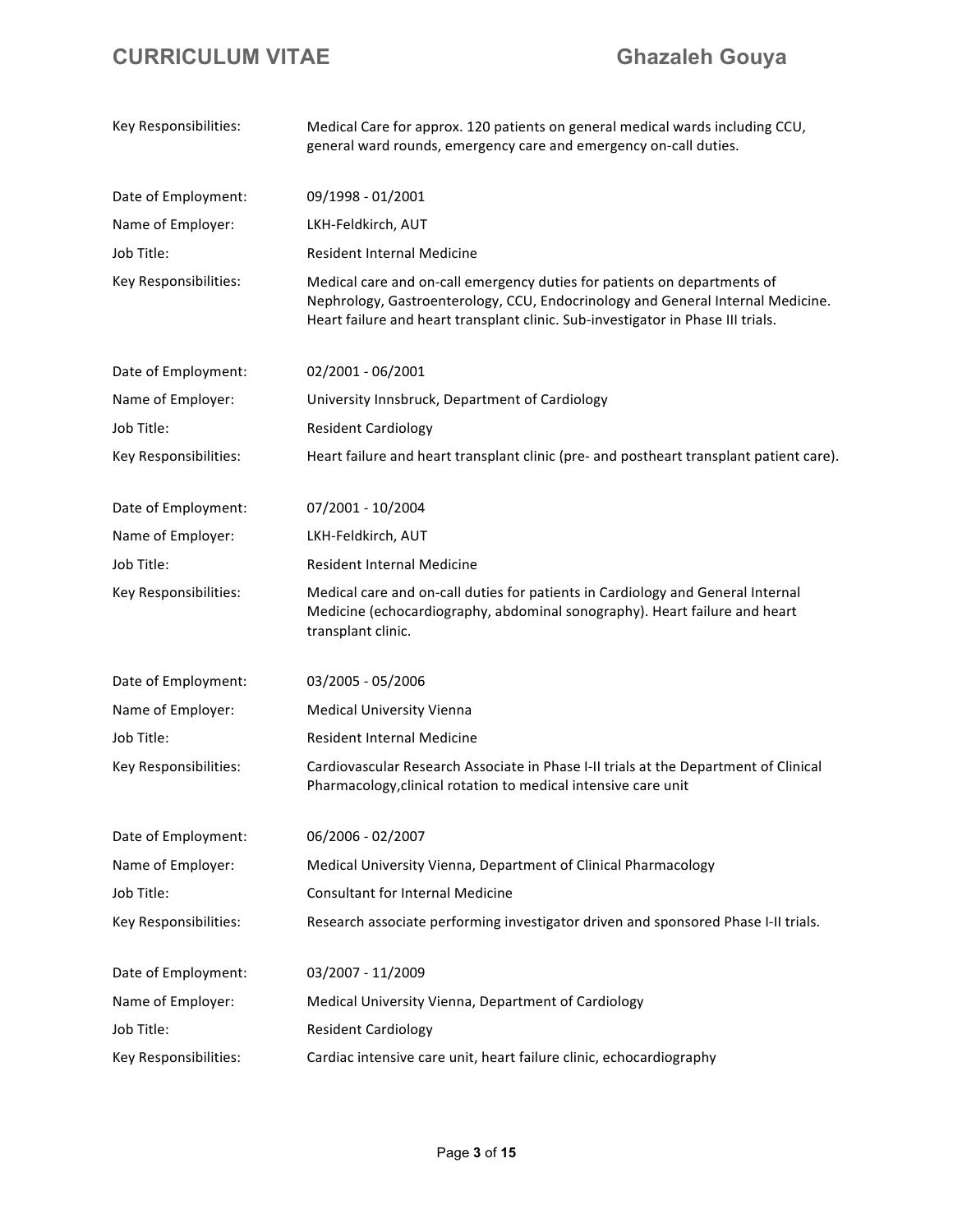| Date of Employment:    | 12/2009 - 06/2010                                                                                                                                                                                                                                                                                                                                                                                                                                                                                                                                                                                                                                                                                                                                      |
|------------------------|--------------------------------------------------------------------------------------------------------------------------------------------------------------------------------------------------------------------------------------------------------------------------------------------------------------------------------------------------------------------------------------------------------------------------------------------------------------------------------------------------------------------------------------------------------------------------------------------------------------------------------------------------------------------------------------------------------------------------------------------------------|
| Name of Employer:      | KA-Rudolfstiftung Vienna, Department of Cardiology                                                                                                                                                                                                                                                                                                                                                                                                                                                                                                                                                                                                                                                                                                     |
| Job Title:             | <b>Resident Cardiology</b>                                                                                                                                                                                                                                                                                                                                                                                                                                                                                                                                                                                                                                                                                                                             |
| Key Responsibilities:  | Coronary angiography, echocardiography, cardiac ward rounds                                                                                                                                                                                                                                                                                                                                                                                                                                                                                                                                                                                                                                                                                            |
|                        |                                                                                                                                                                                                                                                                                                                                                                                                                                                                                                                                                                                                                                                                                                                                                        |
| Date of Employment:    | 11/2010 - 02/2011                                                                                                                                                                                                                                                                                                                                                                                                                                                                                                                                                                                                                                                                                                                                      |
| Name of Employer:      | Medical University Vienna, Heart Transplant Unit                                                                                                                                                                                                                                                                                                                                                                                                                                                                                                                                                                                                                                                                                                       |
| Job Title:             | <b>Consultant Cardiologist</b>                                                                                                                                                                                                                                                                                                                                                                                                                                                                                                                                                                                                                                                                                                                         |
| Key Responsibilities:  | post-heart transplant patient care                                                                                                                                                                                                                                                                                                                                                                                                                                                                                                                                                                                                                                                                                                                     |
| Date of Employment:    | 07/2010 - 10/2013                                                                                                                                                                                                                                                                                                                                                                                                                                                                                                                                                                                                                                                                                                                                      |
| Name of Employer:      | Medical University Vienna, Department of Clinical Pharmacology                                                                                                                                                                                                                                                                                                                                                                                                                                                                                                                                                                                                                                                                                         |
| Job Title:             | <b>Resident Clinical Pharmacology</b>                                                                                                                                                                                                                                                                                                                                                                                                                                                                                                                                                                                                                                                                                                                  |
| Key Responsibilities:  | Design, protocol development, performance of cardiovascular and metabolic<br>investigator driven and sponsored clinical trials. First in human clinical trials,<br>pharmacodynamic models for coagulation and endothelial function.                                                                                                                                                                                                                                                                                                                                                                                                                                                                                                                    |
| Date of Employment:    | 11/2013 - 10/2014                                                                                                                                                                                                                                                                                                                                                                                                                                                                                                                                                                                                                                                                                                                                      |
| Name of Employer:      | <b>Medical University Vienna</b>                                                                                                                                                                                                                                                                                                                                                                                                                                                                                                                                                                                                                                                                                                                       |
| Job Title:             | <b>Consultant Cardiologist and Clinical Pharmacologist</b>                                                                                                                                                                                                                                                                                                                                                                                                                                                                                                                                                                                                                                                                                             |
| Key Responsibilities:  | Deputy head of section cardiovascular research, principal investigator in academic<br>and sponsored phase I-III trials for concept, design, planning, performing and<br>analysis of clinical trials. Lecturer in Cardiology and Clinical Pharmacology.<br>Representative of the assistant staff, coordinator of the journal club.                                                                                                                                                                                                                                                                                                                                                                                                                      |
| Date of Employment:    | $11/2014 - 08/2016$                                                                                                                                                                                                                                                                                                                                                                                                                                                                                                                                                                                                                                                                                                                                    |
| Job Title:             | <b>Associate Medical Director</b>                                                                                                                                                                                                                                                                                                                                                                                                                                                                                                                                                                                                                                                                                                                      |
| <b>Business Title:</b> | Cardiovascular and Metabolic Diseases                                                                                                                                                                                                                                                                                                                                                                                                                                                                                                                                                                                                                                                                                                                  |
| Key Responsibilities:  | Medical advisor and scientific consultant for cardiovascular and metabolic clinical<br>trials:<br>. Provide medical, clinical and scientific advisory expertise in cardiovascular projects<br>• Ensure project medical oversight, including support of Project Managers, Clinical<br>Trial Leaders, and CRAs, guidance to investigative sites on trial related medical<br>issues, and resolution of key clinical issues<br>· Provide internal and external therapeutic related educational services in support<br>of all branches of Quintiles business<br>. Provide medical consultancy for the design, preparation or review of protocol,<br>investigator brochure, clinical expert reports and documents submitted to the<br>regulatory authorities |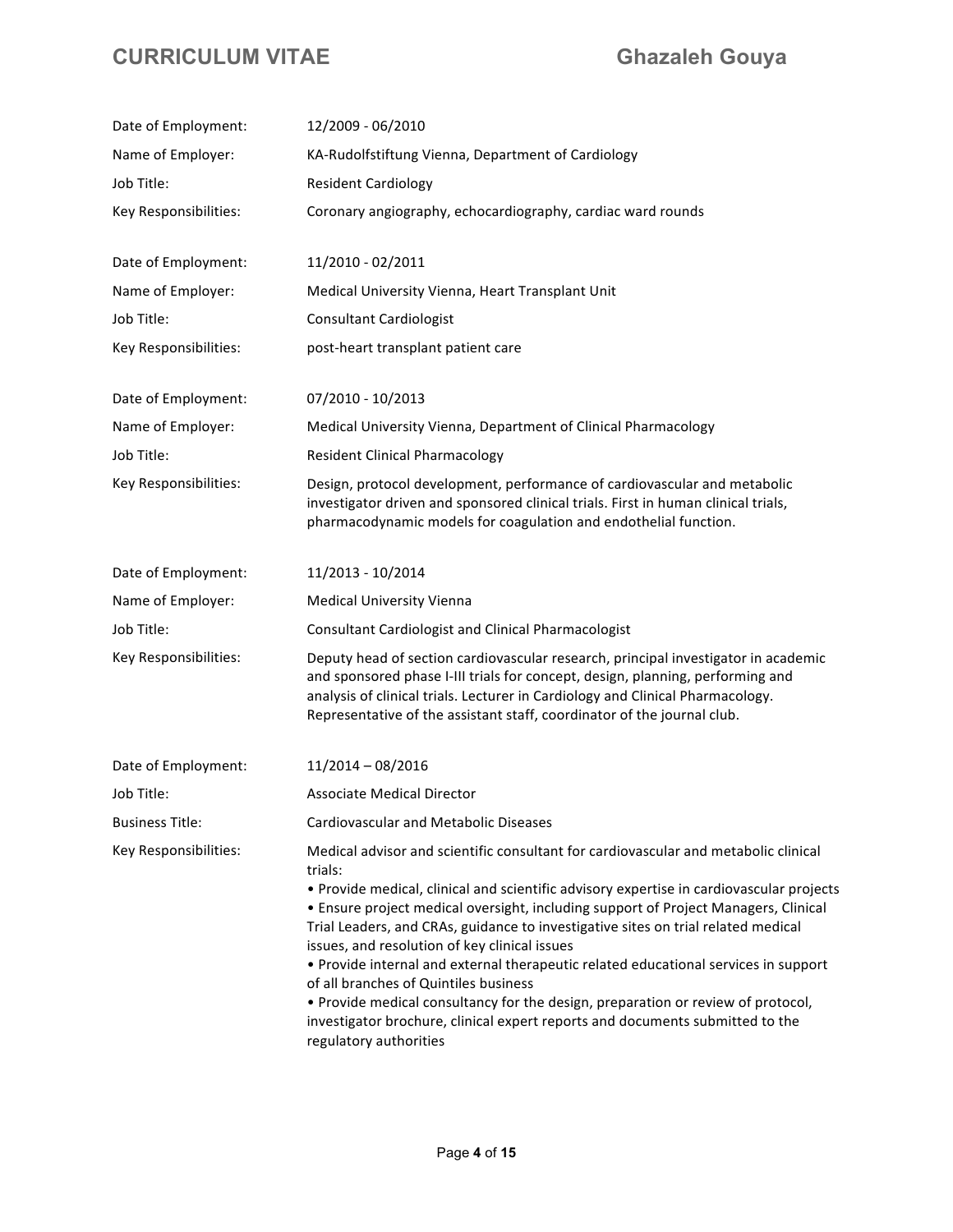#### **Clinical Development Leadership Gouya Insights**

• Since 8/2016 Therapeutic Indication: gynecological Infections

Drug Class: Antifungal medication

Geographic Region: Austria

Role: Clinical Development Lead

Key Responsibilities: Creation of the clinical development program, seeking scientific advice from competent authorities, creation of clinical operations team and acting as main contact point between sponsor and clinical operation in providing oversight in the conduct of clinical studies and medical data review process, and supporting the finalization of clinical study reports, the publication and application process

• Since 11/2016 Therapeutic Indication: Slow healing foot ulcers

Drug Class: Biological wound dressing

Geographic Region: Austria/ middle Europe

Role: Clinical Development Lead

Key Responsibilities: Creation of the clinical development program, seeking scientific advice from competent authorities, creation of clinical operations team and acting as main contact point between sponsor and clinical operation.

• 12/2016 - 05/2017 Therapeutic Indication: Endstage Renal Failure

Drug Class: patent-protected solution for peritoneal dialysis

Geographic Region: Austria

Role: Medical Data Review

Key responsibilities: Medical data review plan, medical data review of data listings, providing data query listings, confirmation of query resolution, participation in data monitoring board.

• Since 02/ 2017 Therapeutic Indication: fat graft

Drug Class: biological

Geographic Region: Austria

Role: medical Writing (protocol, informed consent form (ICF))

Key responsibilities: Literature search, developing final protocol and ICF for submission

#### **Clinical Trial Experience**

| Study Phase:       | Phase 2                                            |
|--------------------|----------------------------------------------------|
| Indication:        | Acute coronary syndrome                            |
| Drug Class:        | Lipid lowering medication                          |
| Geographic Region: | Europe/Middle East/Africa (EMEA) and North America |
| # of Sites:        | 110                                                |
| # of Patients:     | 1200                                               |
| Role:              | Global Medical Advisor                             |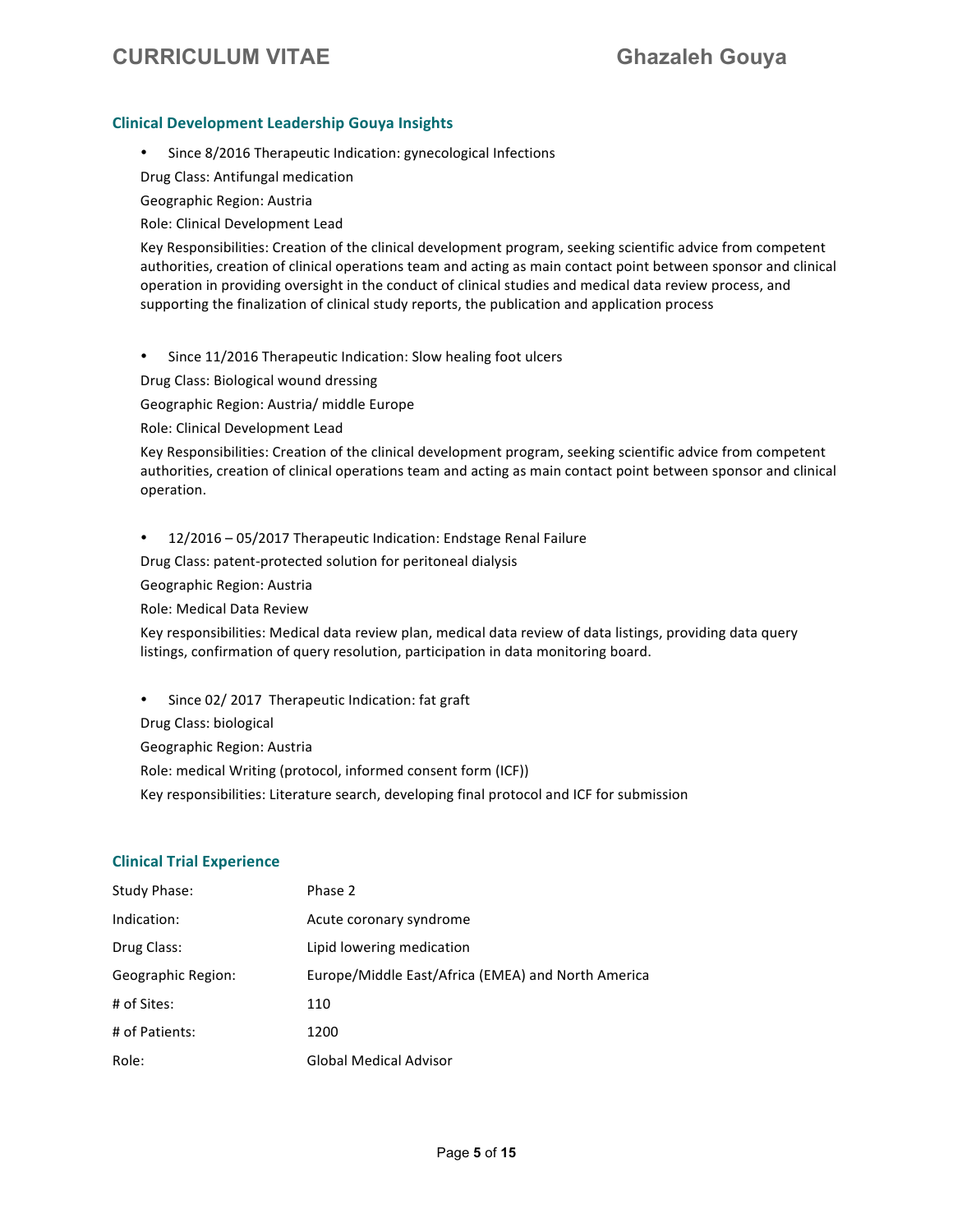| Key Responsibilities: | Lead of the Medical services, protocol development, investigator and team training,<br>medical monitoring, data review, pharmacovigilance                     |
|-----------------------|---------------------------------------------------------------------------------------------------------------------------------------------------------------|
| Study Phase:          | Phase 3                                                                                                                                                       |
| Indication:           | Primary and secondary prevention in patients at high risk for cardiovascular events                                                                           |
| Drug Class:           | Lipid lowering medication                                                                                                                                     |
| Geographic Region:    | Global                                                                                                                                                        |
| # of Sites:           | 210                                                                                                                                                           |
| # of Patients:        | 13000                                                                                                                                                         |
| Role:                 | <b>Global Medical Advisor</b>                                                                                                                                 |
| Key Responsibilities: | Lead of the Medical services, protocol development, investgator and team training,<br>medical monitoring, data review, recruitment and IP retention strategy, |
| Study Phase:          | Phase 2                                                                                                                                                       |
| Indication:           | Complex cardiac surgery                                                                                                                                       |
| Drug Class:           | Immunmodulation                                                                                                                                               |
| Geographic Region:    | Europe/Middle East/Africa (EMEA) - Germany only                                                                                                               |
| # of Sites:           | 10                                                                                                                                                            |
| # of Patients:        | 100                                                                                                                                                           |
| Role:                 | <b>Medical Advisor</b>                                                                                                                                        |
| Key Responsibilities: | Lead of the Medical services, protocol development, investigator and team training,<br>medical monitoring, data review, pharmacovigilance                     |
| <b>Study Phase:</b>   | Phase 3                                                                                                                                                       |
| Indication:           | Pediatric Hypertension                                                                                                                                        |
| Drug Class:           | RAAS inhibitor                                                                                                                                                |
| Geographic Region:    | Europe/Middle East/Africa (EMEA) and South Africa                                                                                                             |
| # of Sites:           | 60                                                                                                                                                            |
| # of Patients:        | 270                                                                                                                                                           |
| Role:                 | <b>Medical Advisor</b>                                                                                                                                        |
| Key Responsibilities: | Lead of the Medical services, protocol development, investigator and team training,<br>medical monitoring, data review, pharmacovigilance                     |
| <b>Study Phase:</b>   | Phase 2                                                                                                                                                       |
| Indication:           | Pediatric venous thromboembolism                                                                                                                              |
| Drug Class:           | Novel oral anticoagulant                                                                                                                                      |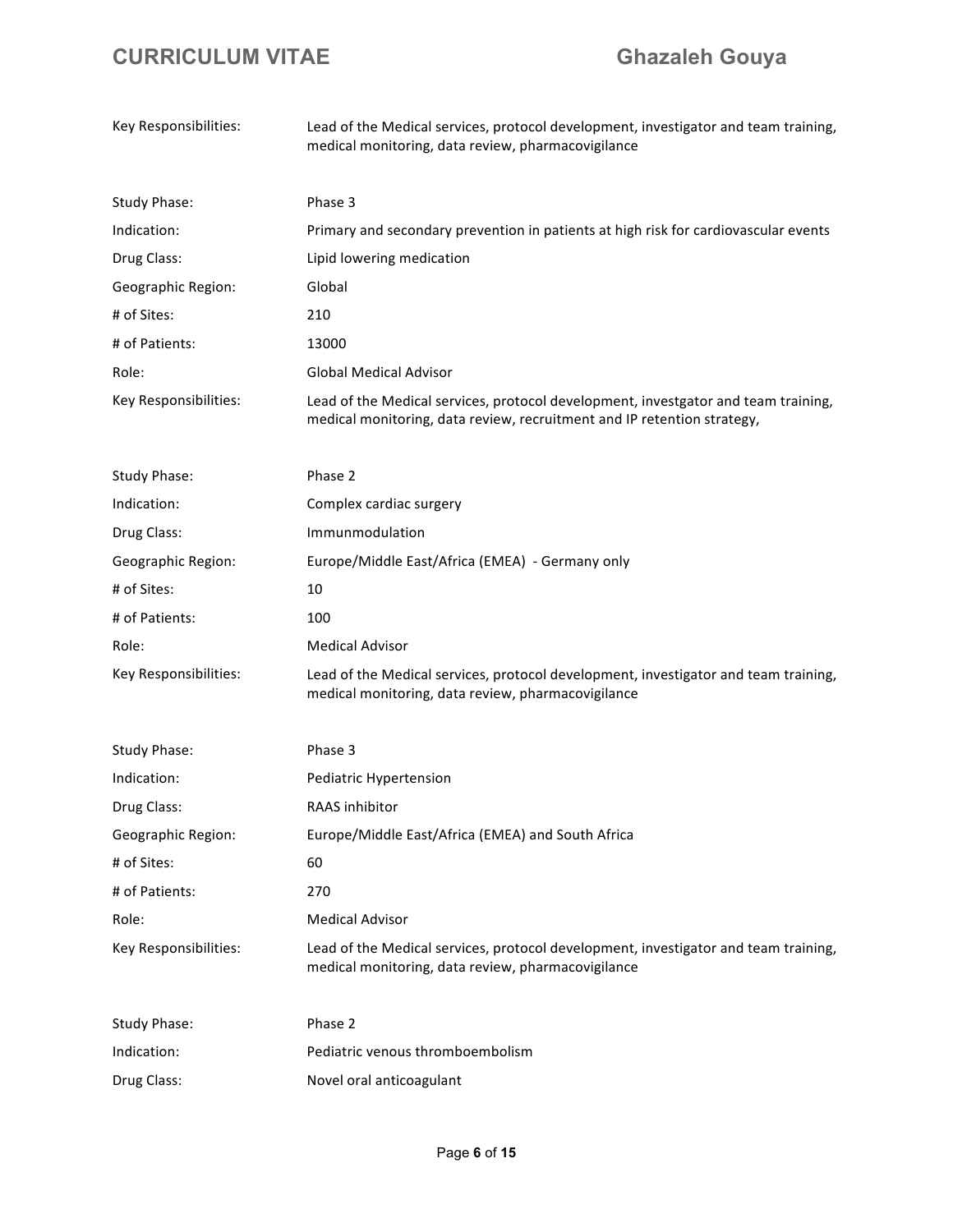| Geographic Region:    | Global                                                                                                                                    |
|-----------------------|-------------------------------------------------------------------------------------------------------------------------------------------|
| # of Sites:           | 45                                                                                                                                        |
| # of Patients:        | 270                                                                                                                                       |
| Role:                 | <b>Global Medical Advisor</b>                                                                                                             |
| Key Responsibilities: | Lead of the Medical services, protocol development, investigator and team training,<br>medical monitoring, data review, pharmacovigilance |
| <b>Study Phase:</b>   | Phase 3                                                                                                                                   |
| Indication:           | <b>Heart Failure</b>                                                                                                                      |
| Drug Class:           | Diuretic and glucose lowering                                                                                                             |
| Geographic Region:    | global                                                                                                                                    |
| # of Sites:           | 110                                                                                                                                       |
| # of Patients:        | 8000                                                                                                                                      |
| Role:                 | <b>Global Medical Advisor</b>                                                                                                             |
| Key Responsibilities: | Lead of the Medical services, protocol development, investigator and team training,<br>site ID                                            |
| <b>Study Phase:</b>   | Phase 2                                                                                                                                   |
| Indication:           | Acute coronary syndome                                                                                                                    |
| Drug Class:           | Lipid lowering medication                                                                                                                 |
| Geographic Region:    | Europe/Middle East/Africa (EMEA) and North America                                                                                        |
| # of Sites:           | 15                                                                                                                                        |
| # of Patients:        | 80                                                                                                                                        |
| Role:                 | <b>Global Medical Advisor</b>                                                                                                             |
| Key Responsibilities: | Lead of the Medical services, protocol development, investigator and team training,<br>medical monitoring, data review, pharmacovigilance |
| <b>Study Phase:</b>   | Phase 2                                                                                                                                   |

| Indication:        | Diabetes Mellitus                |
|--------------------|----------------------------------|
| Drug Class:        | Diabetic Medications             |
| Geographic Region: | Europe/Middle East/Africa (EMEA) |
| # of Sites:        | Small                            |
| # of Patients:     | Small                            |
| Role:              | <b>Medical Advisor</b>           |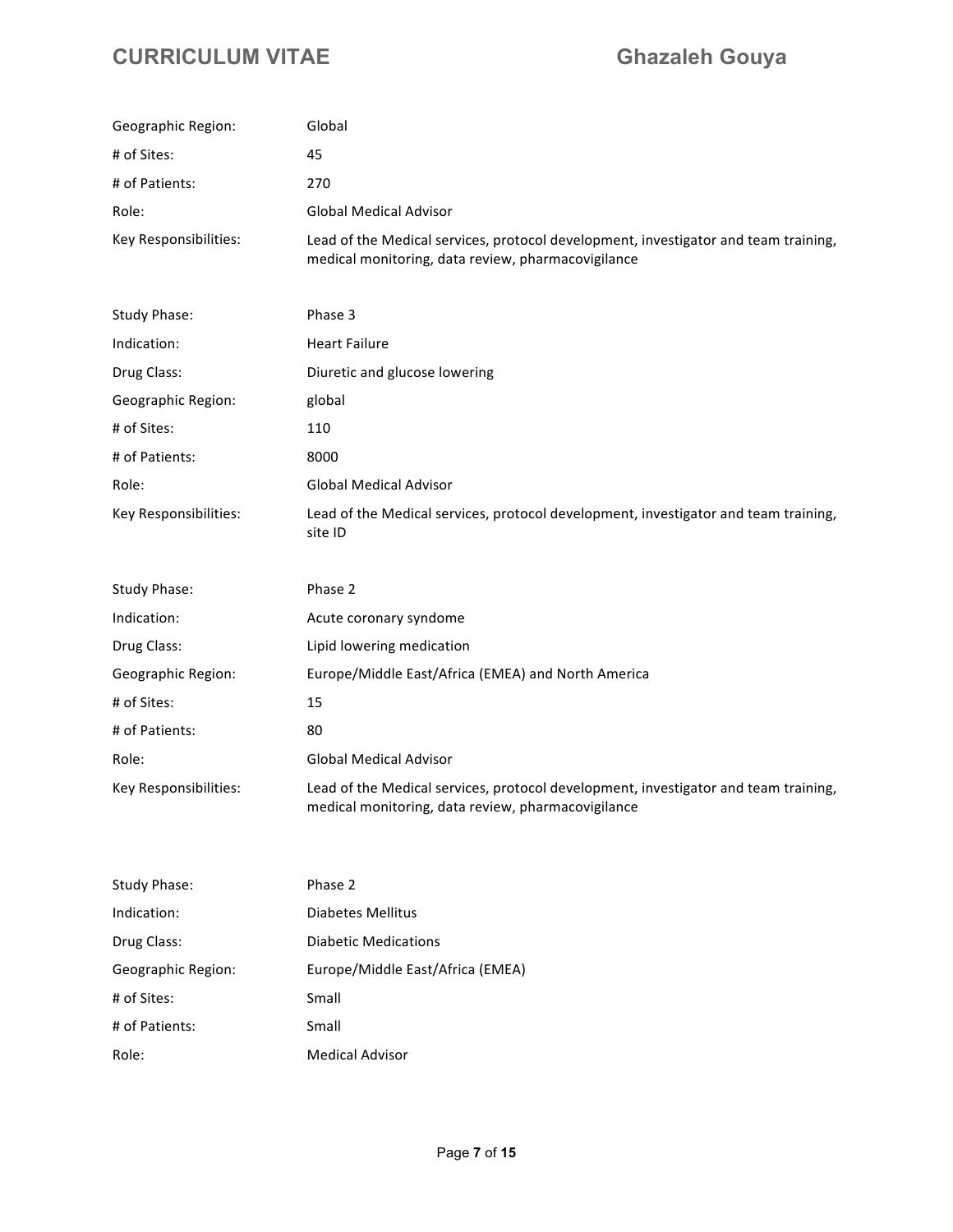| Key Responsibilities: | Academic research organization: Conduction of clinical trials (Phase I-IV) as<br>subinvestigator including patient/subject recruitment, conduction of study related<br>tests.                                                                                              |
|-----------------------|----------------------------------------------------------------------------------------------------------------------------------------------------------------------------------------------------------------------------------------------------------------------------|
| <b>Study Phase:</b>   | Phase 1                                                                                                                                                                                                                                                                    |
| Indication:           | <b>Atrial Fibrillation</b>                                                                                                                                                                                                                                                 |
| Drug Class:           | Other                                                                                                                                                                                                                                                                      |
| Geographic Region:    | Europe/Middle East/Africa (EMEA)                                                                                                                                                                                                                                           |
| # of Sites:           | Small                                                                                                                                                                                                                                                                      |
| # of Patients:        | Small                                                                                                                                                                                                                                                                      |
| Role:                 | <b>Medical Advisor</b>                                                                                                                                                                                                                                                     |
| Key Responsibilities: | Sub-investigator involved in protocol development, submission to the ethics<br>committee and official bodies, patient/subject recruitment, conduction of study<br>related tests, data analysis, data interpretation and publication.                                       |
| <b>Study Phase:</b>   | Phase 3                                                                                                                                                                                                                                                                    |
| Indication:           | <b>Atrial Fibrillation</b>                                                                                                                                                                                                                                                 |
| Drug Class:           | Other                                                                                                                                                                                                                                                                      |
| Geographic Region:    | Europe/Middle East/Africa (EMEA)                                                                                                                                                                                                                                           |
| # of Sites:           | Small                                                                                                                                                                                                                                                                      |
| # of Patients:        | Small                                                                                                                                                                                                                                                                      |
| Role:                 | <b>Medical Advisor</b>                                                                                                                                                                                                                                                     |
| Key Responsibilities: | Academic research organization: As sub-investigator involved in protocol<br>development, submission to the ethics committee and official bodies,<br>patient/subject recruitment, conduction of study related tests, data analysis, data<br>interpretation and publication. |
| <b>Study Phase:</b>   | Phase 2                                                                                                                                                                                                                                                                    |
| Indication:           | Hypertensive disorder                                                                                                                                                                                                                                                      |
| Drug Class:           | Drug / Device Combination Products                                                                                                                                                                                                                                         |
| Geographic Region:    | Europe/Middle East/Africa (EMEA)                                                                                                                                                                                                                                           |
| # of Sites:           | Small                                                                                                                                                                                                                                                                      |
| # of Patients:        | Small                                                                                                                                                                                                                                                                      |
| Role:                 | <b>Medical Advisor</b>                                                                                                                                                                                                                                                     |
| Key Responsibilities: | Academic research organization: Co-Investigator for clinical trial in device therapy<br>for hypertension involved in patient/subject recruitment, conduction of study<br>related tests, training of staff.                                                                 |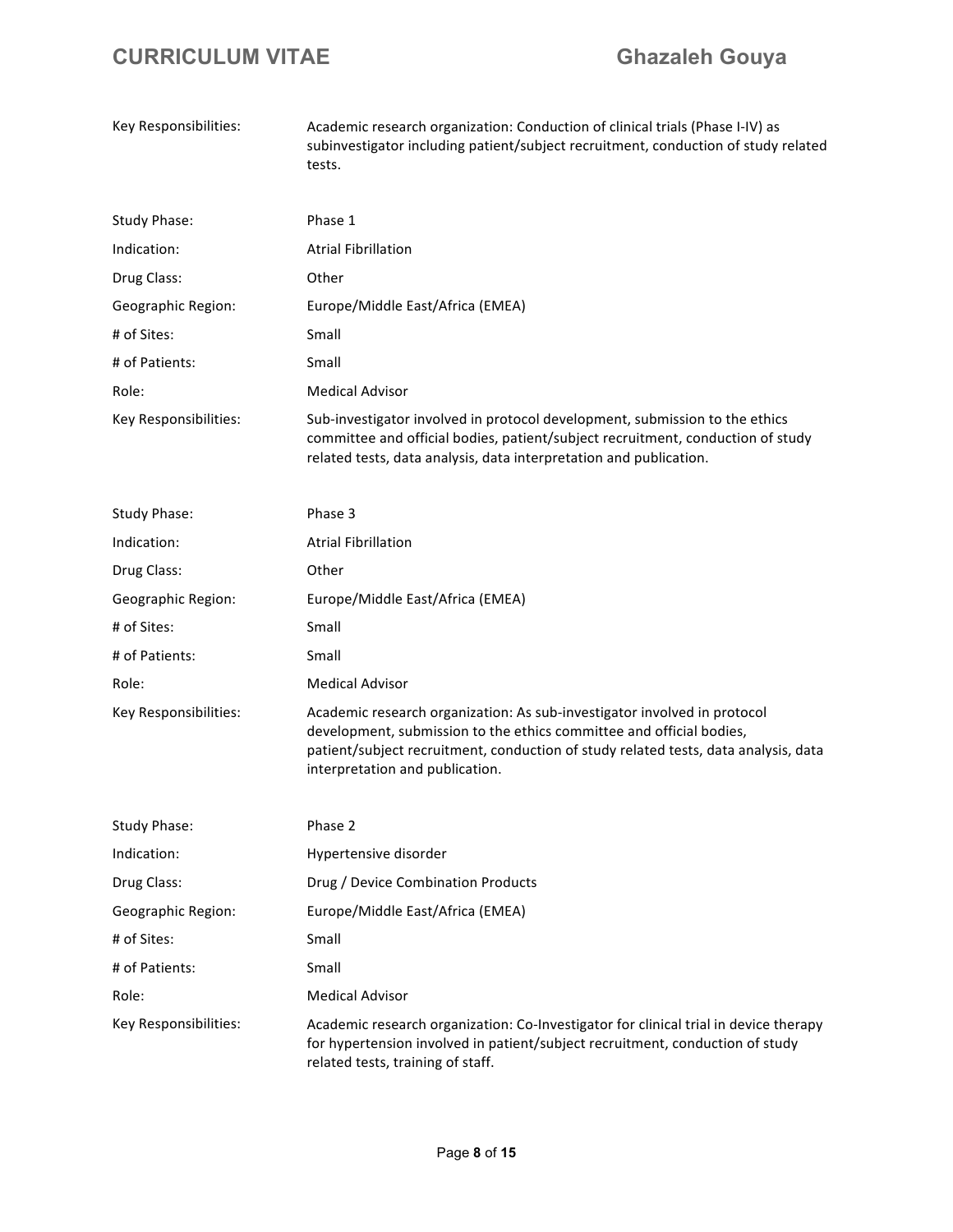| <b>Study Phase:</b>   | Phase 1                                                                                                                                                                                                                                                                 |
|-----------------------|-------------------------------------------------------------------------------------------------------------------------------------------------------------------------------------------------------------------------------------------------------------------------|
| Indication:           | Influenza A (H1N1)                                                                                                                                                                                                                                                      |
| Drug Class:           | Vaccines - Antiviral                                                                                                                                                                                                                                                    |
| Geographic Region:    | Europe/Middle East/Africa (EMEA)                                                                                                                                                                                                                                        |
| # of Sites:           | Medium                                                                                                                                                                                                                                                                  |
| # of Patients:        | Medium                                                                                                                                                                                                                                                                  |
| Role:                 | <b>Medical Advisor</b>                                                                                                                                                                                                                                                  |
| Key Responsibilities: | Academic research organization: Sub-investigator involved in patient/subject<br>recruitment, conduction of study related tests.                                                                                                                                         |
| Study Phase:          | Phase 1                                                                                                                                                                                                                                                                 |
| Indication:           | <b>Bacterial Infectious Disease</b>                                                                                                                                                                                                                                     |
| Drug Class:           | Anti-inflammatory Drugs                                                                                                                                                                                                                                                 |
| Geographic Region:    | Europe/Middle East/Africa (EMEA)                                                                                                                                                                                                                                        |
| # of Sites:           | Small                                                                                                                                                                                                                                                                   |
| # of Patients:        | Small                                                                                                                                                                                                                                                                   |
| Role:                 | <b>Medical Advisor</b>                                                                                                                                                                                                                                                  |
| Key Responsibilities: | Academic research organization: as principal including protocol development,<br>submission to the ethics committee and official bodies, patient/subject recruitment,<br>conduction of study related tests, data analysis, data interpretation and publication.          |
| Study Phase:          | Phase 1                                                                                                                                                                                                                                                                 |
| Indication:           | <b>Heart Failure</b>                                                                                                                                                                                                                                                    |
| Drug Class:           | Antihypertensive                                                                                                                                                                                                                                                        |
| Geographic Region:    | Europe/Middle East/Africa (EMEA)                                                                                                                                                                                                                                        |
| # of Sites:           | Small                                                                                                                                                                                                                                                                   |
| # of Patients:        | Small                                                                                                                                                                                                                                                                   |
| Role:                 | <b>Medical Advisor</b>                                                                                                                                                                                                                                                  |
| Key Responsibilities: | Academic research organization: Sub-investigator involved in protocol<br>development, submission to the ethics committee and official bodies,<br>patient/subject recruitment, conduction of study related tests, data analysis, data<br>interpretation and publication. |
| Study Phase:          | Phase 2                                                                                                                                                                                                                                                                 |
| Indication:           | Diabetic Peripheral Neuropathy                                                                                                                                                                                                                                          |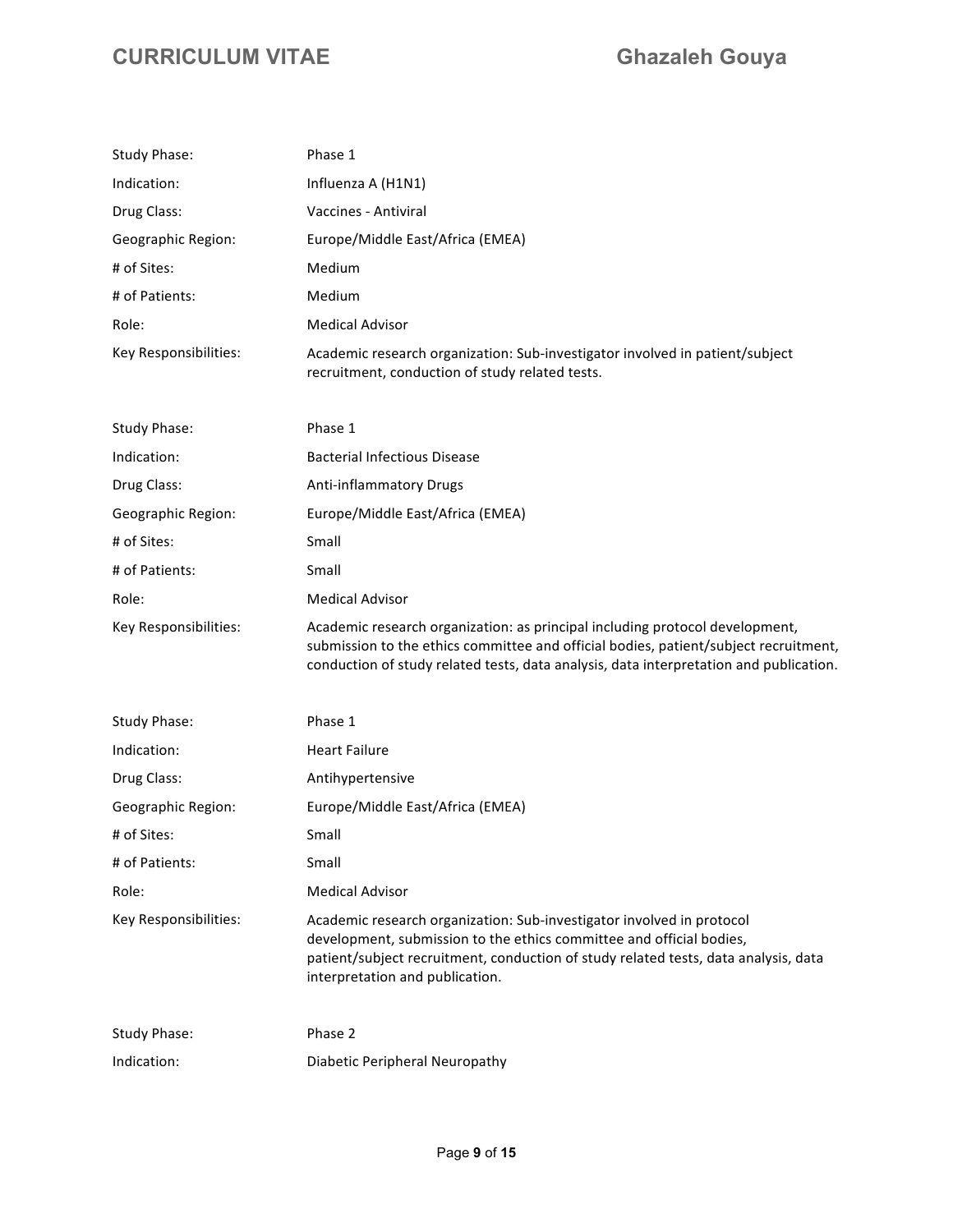| Drug Class:           | Analgesics / Narcotics                                                                                                                                                                                                                                                                                                                                                             |
|-----------------------|------------------------------------------------------------------------------------------------------------------------------------------------------------------------------------------------------------------------------------------------------------------------------------------------------------------------------------------------------------------------------------|
| Geographic Region:    | Europe/Middle East/Africa (EMEA)                                                                                                                                                                                                                                                                                                                                                   |
| # of Sites:           | Medium                                                                                                                                                                                                                                                                                                                                                                             |
| # of Patients:        | Medium                                                                                                                                                                                                                                                                                                                                                                             |
| Role:                 | <b>Medical Advisor</b>                                                                                                                                                                                                                                                                                                                                                             |
| Key Responsibilities: | Academic research organization: Conduction of clinical trials (Phase I, II, III and IV),<br>academic and industry sponsored as principal and sub-investigator including<br>protocol development, submission to the ethics committee and official bodies,<br>patient/subject recruitment, conduction of study related tests, data analysis, data<br>interpretation and publication. |
| Study Phase:          | Phase 1                                                                                                                                                                                                                                                                                                                                                                            |
| Indication:           | <b>Bacterial Infectious Disease</b>                                                                                                                                                                                                                                                                                                                                                |
| Drug Class:           | Anti-inflammatory Drugs                                                                                                                                                                                                                                                                                                                                                            |
| Geographic Region:    | Europe/Middle East/Africa (EMEA)                                                                                                                                                                                                                                                                                                                                                   |
| # of Sites:           | Small                                                                                                                                                                                                                                                                                                                                                                              |
| # of Patients:        | Small                                                                                                                                                                                                                                                                                                                                                                              |
| Role:                 | <b>Medical Advisor</b>                                                                                                                                                                                                                                                                                                                                                             |
| Key Responsibilities: | Academic research organization: Sub-investigator involved in protocol<br>development, submission to the ethics committee and official bodies,<br>patient/subject recruitment, conduction of study related tests, data analysis, data<br>interpretation and publication.                                                                                                            |
| <b>Study Phase:</b>   | Phase 2                                                                                                                                                                                                                                                                                                                                                                            |
| Indication:           | Lipid Metabolism Disorders                                                                                                                                                                                                                                                                                                                                                         |
| Drug Class:           | Other                                                                                                                                                                                                                                                                                                                                                                              |
| Geographic Region:    | Europe/Middle East/Africa (EMEA)                                                                                                                                                                                                                                                                                                                                                   |
| # of Sites:           | Small                                                                                                                                                                                                                                                                                                                                                                              |
| # of Patients:        | Small                                                                                                                                                                                                                                                                                                                                                                              |
| Role:                 | <b>Medical Advisor</b>                                                                                                                                                                                                                                                                                                                                                             |
| Key Responsibilities: | Academic research organization: Conduction of clinical trials (Phase I, II, III and IV),<br>academic and industry sponsored as principal and sub-investigator including<br>protocol development, submission to the ethics committee and official bodies,<br>patient/subject recruitment, conduction of study related tests, data analysis, data<br>interpretation and publication. |

### **Therapeutic Experience**

Therapeutic Area: Cardiovascular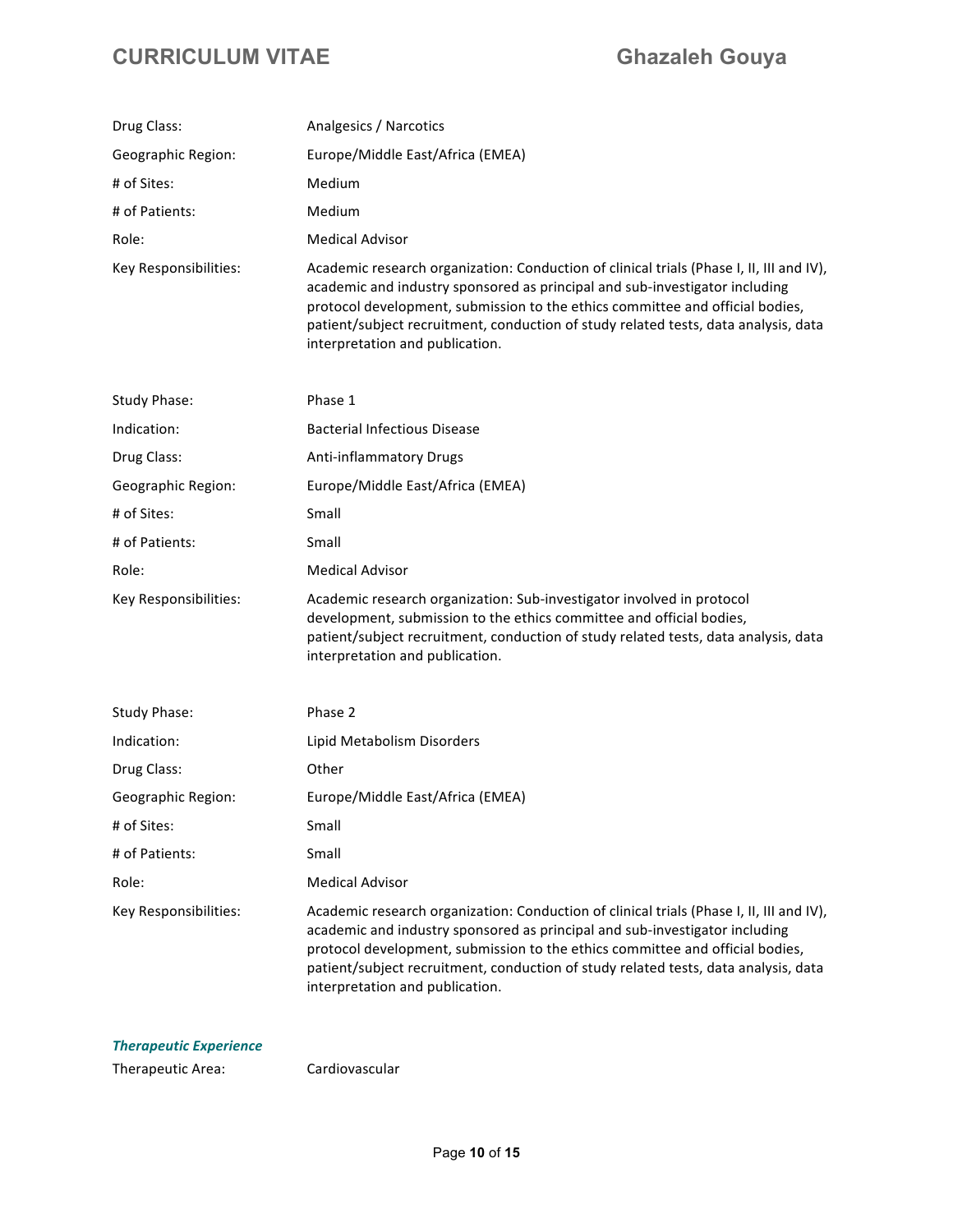| Years Experience:    | 15.5                                                                                                                                                                                                                                              |  |  |
|----------------------|---------------------------------------------------------------------------------------------------------------------------------------------------------------------------------------------------------------------------------------------------|--|--|
| Indication:          | <b>Heart Disease</b>                                                                                                                                                                                                                              |  |  |
| Years Experience:    | 15.5                                                                                                                                                                                                                                              |  |  |
| Describe Experience: | Medical care for cardiac in- and outpatients in various hospitals; cardiovascular<br>research in platelet function and antiplatelet therapy                                                                                                       |  |  |
| Therapeutic Area:    | Cardiovascular                                                                                                                                                                                                                                    |  |  |
| Years Experience:    | 15.5                                                                                                                                                                                                                                              |  |  |
| Indication:          | <b>Heart Failure</b>                                                                                                                                                                                                                              |  |  |
| Years Experience:    | 15.5                                                                                                                                                                                                                                              |  |  |
| Describe Experience: | Clinical: Heart failure disease management for in- and outpatients. Intensive care<br>hemodynamic management, device therapy, echocardiography.<br>Pre- and post-heart transplant Management.<br>Research: Biomarkers, nutrition and epidemiology |  |  |
| Therapeutic Area:    | Cardiovascular                                                                                                                                                                                                                                    |  |  |
| Years Experience:    | 15.5                                                                                                                                                                                                                                              |  |  |
| Indication:          | Hyperlipidemia                                                                                                                                                                                                                                    |  |  |
| Years Experience:    | 10                                                                                                                                                                                                                                                |  |  |
| Describe Experience: | Primary prevention and secondary prevention lipid management of in- and<br>outpatients.                                                                                                                                                           |  |  |

### **Language(s)**

| Language       | <b>Speaking</b>       | <b>Reading</b> | <b>Writing</b> |
|----------------|-----------------------|----------------|----------------|
| English        | Fluent                | Fluent         | Fluent         |
| German         | Fluent                | Fluent         | Fluent         |
| French         | Basic                 | <b>Basic</b>   | <b>Basic</b>   |
| <b>Italian</b> | Basic                 | <b>Basic</b>   | <b>Basic</b>   |
| Persian        | <b>Business Level</b> | <b>Basic</b>   | <b>Basic</b>   |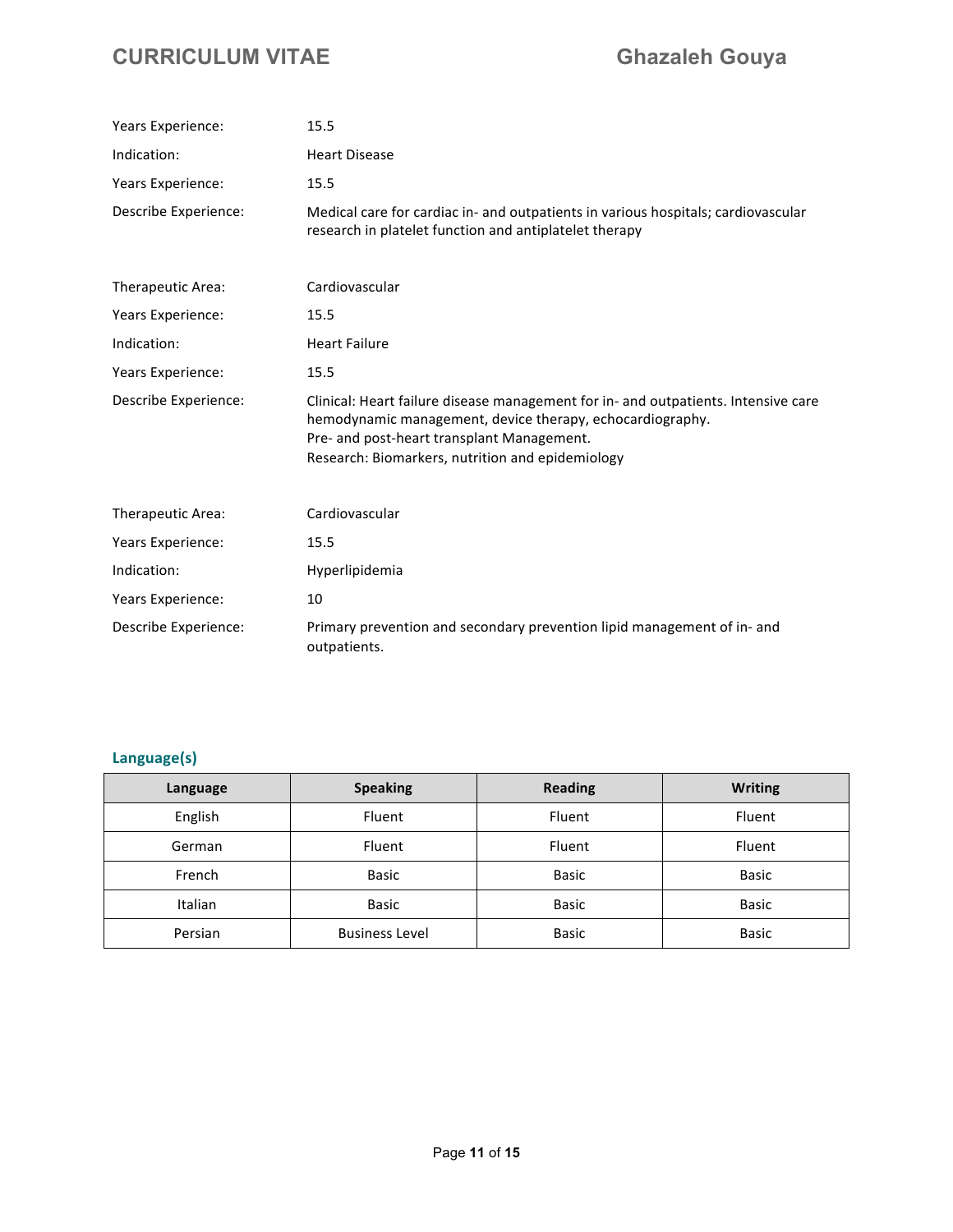#### **Publications**

- Mesgarpour B, Gouya G, Herkner H, Reichardt B, Wolzt M. A population-based analysis of the risk of drug interaction between clarithromycin and statins for hospitalisation or death. Lipids Health Dis. 2015 Oct 24;14:131.
- Wolzt M, Gouya G, Sator M, Hemetsberger T, Irps C, Rettenbacher M, Vcelar B. Comparison of pharmacokinetic and safety profiles between Bemfola(®) and Gonal-f (®) after subcutaneous application. Eur J Drug Metab Pharmacokinet. 2015 Jan 30.
- Told R, Schmidl D, Palkovits S, Boltz A, Gouya G, Wolzt M, Witkowska KJ, Popa-Cherecheanu A, Werkmeister RM, Garhöfer G, Schmetterer L. Antioxidative capacity of a dietary supplement on retinal hemodynamic function in a human lipopolysaccharide (LPS) model. Invest Ophthalmol Vis Sci. 2014 Dec 18;56(1):403-11.
- Storka A, Vcelar B, Klickovic U, Gouya G, Weisshaar S, Aschauer S, Bolger G, Helson L, Wolzt M. Safety, tolerability and pharmacokinetics of liposomal curcumin in healthy humans. Int J Clin Pharmacol Ther. 2015 Jan;53(1):54-65.
- Gouya G, Voithofer P, Neuhold S, Storka A, Vila G, Pacher R, Wolzt M, Huelsmann M. Association of Nutritional Risk Index with Metabolic Biomarkers, Appetite-Regulatory Hormones, and Inflammatory Biomarkers and Outcome in Patients with Chronic Heart Failure. IJCP 2014 Nov; 68(11):1293-300.
- Klickovic U, Doberer D, Gouya G, Aschauer S, Weisshaar S, Storka A, Bilban M, Wolzt M. Human Pharmacokinetics of High Dose Oral Curcumin and Its Effect on Heme Oxygenase-1 (Ho-1 Expression) in Healthy Male Subjects. Biomed Res Int. 2014;2014:458592.
- Told R, Palkovits S, Schmidl D, Boltz A, Gouya G, Wolzt M, Napora KJ, Werkmeister R, Popa-Cherecheanu A, Garhöfer G, Schmetterer L. Retinal hemodynamic effects of antioxidant supplementation in an endotoxininduced model of oxidative stress in humans. Invest Ophthalmol Vis Sci. 2014 Apr 7;55(4):2220-7.
- Aschauer S, Gouya G, Klickovic U, Storka A, Weisshaar S, Vollbracht C, Krick B, Weiss G, Wolzt M. Effect of systemic high dose vitamin C therapy on forearm blood flow reactivity during endotoxemia in healthy human subjects. Vascul Pharmacol. 2014 Apr;61(1):25-9.
- Gouya G, Arrich J, Wolzt M, Huber K, Verheugt FWA, Gurbel PA, Pirker-Kees A., Siller-Matula J. Antiplatelet treatment for prevention of cerebrovascular events in patients with vascular diseases: a systematic review and meta-analysis. Stroke. 2014 Feb;45(2):492-503.
- Gouya G., Siller-Matula J., Fritzer-Szekeres M., Neuhold S., Storka A., Neuhofer LM, Clodi M., Hülsmann M., Pacher R., Wolzt M. Association of Endostatin with Mortality in Patients with Chronic Heart Failure. Eur J Clin Invest. 2013 Nov 5.
- Storka A, Vcelar B, Klickovic U, Gouya G, Weisshaar S, Aschauer S, Helson L, Wolzt M. Effect of liposomal curcumin on red blood cells in vitro. Anticancer Res. 2013 Sep;33(9):3629-34.
- Wolzt M, Gouya G, Kapiotis S, Becka M, Mueck W, Kubitza D. Open-label, randomized study of the effect of rivaroxaban with or without acetylsalicylic acid on thrombus formation in a perfusion chamber. Thromb Res. 2013 Aug;132(2):240-7.
- Weisshaar S, Gouya G, Nguyen D, Kapiotis S, Wolzt M. The LPS-induced increase in circulating microparticles is not affected by vitamin C in humans. Eur J Clin Invest. 2013 Jul;43(7):708-15.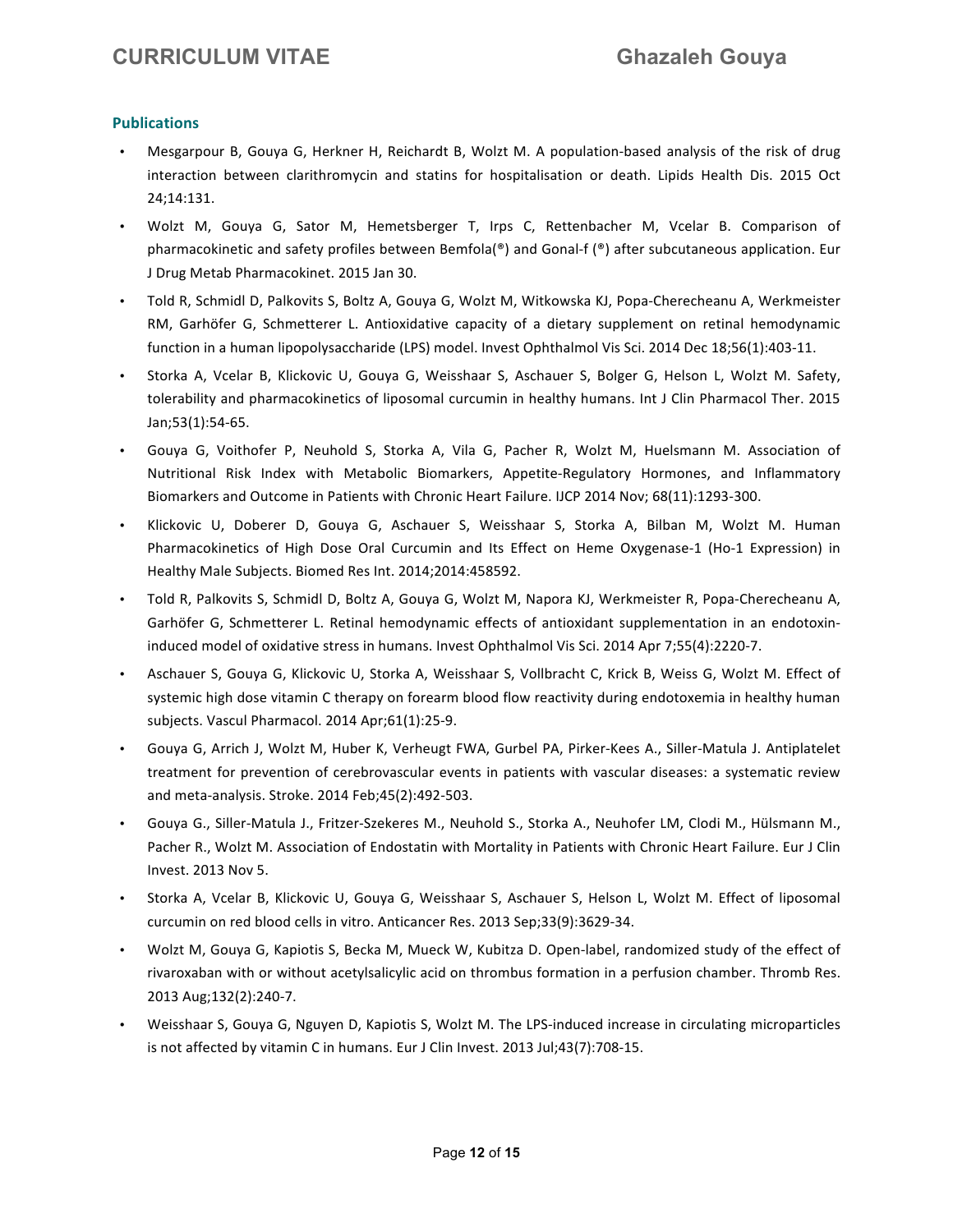- Siller-Matula JM, Francesconi M, Dechant C, Jilma B, Maurer G, Delle-Karth G, Gouya G, Ruzicka K, Podczeck-Schweighofer A, Christ G. Personalized antiplatelet treatment after percutaneous coronary intervention: The MADONNA study. Int J Cardiol. 2013 Sep 1;167(5):2018-23.
- Schaller G, Dittrich P, Felizeter M, Gouya G, Leuchten N, Kapiotis S, Vcelar B, Vorauer-Uhl K, Wolzt M. Human pharmacokinetics of intravenous recombinant human Cu/Zn superoxide dismutase. Int J Clin Pharmacol Ther. 2012 May 22; Volume 50(June): 413-417.
- Gouya G, Palkovits S, Kapiotis S, Madl C, Locker G, Stella A, Wolzt M, Heinz G. Comparative bioactivity of subcutaneous low molecular weight heparin in critically ill patients with normal renal function. Brit J Clin Pharm. 2012 2012 Nov;74(5):806-14.
- Wolzt M, Eriksson UG, Gouya G, Leuchten N, Kapiotis S, Elg M, Schützer KM, Zetterstrand S, Holmberg M, Wåhlander K. Effect on perfusion chamber thrombus size in patients with atrial fibrillation during anticoagulant treatment with oral direct thrombin inhibitors, AZD0837 or ximelagatran, or with vitamin K antagonists. Thromb Res. 2012 Apr;129(4):e83-91.
- Gouya G, Sturm G, Lamina C, Zitt E, Freistätter O, Struck J, Wolzt M, Knoll F, Lins F, Lhotta K, Neyer U, and Kronenberg F. The association of mid-regional pro-adrenomedullin and mid-regional pro-atrial natriuretic peptide with mortality in an incident dialysis cohort. PLoS One. 2011 Mar 7;6(3):e17803.
- Gouya G, Hammer A, Elhenicky M, Neuhold S, Wolzt M, Hülsmann M, Pacher R. Benefit of specialized clinics for the treatment of patients with heart failure. Eur J Intern Med. 2011 Aug;22(4):428-31.
- Heinisch BB, Francesconi M, Mittermayer F, Schaller G, Gouya G, Wolzt M, Pleiner J. Alpha-lipoic acid improves vascular endothelial function in patients with type 2 diabetes: a placebo-controlled randomized trial. Eur J Clin Invest. 2010 Feb;40(2):148-54.
- Neuhold S, Huelsmann M, Strunk G, Struck J, Adlbrecht C, Gouya G, Elhenicky M, Pacher R. Prognostic Value of Emerging Neurohormones in Chronic Heart Failure during Optimization of Heart Failure-Specific Therapy. Clin Chem. 2010 Jan;56(1):121-6.
- Schaller G, Kretschmer S, Gouya G, Haider DG, Mittermayer F, Riedl M, Wagner O, Pacini G, Wolzt M, Ludvik B. Alcohol Acutely Increases Vascular Reactivity together with Insulin Sensitivity in Type 2 Diabetic Men. Exp Clin Endocrinol Diabetes. 2010 Jan;118(1):57-60.
- Siller-Matula JM, Gouya G, Wolzt M, Jilma B. Cross validation of the Multiple Electrode Aggregometry. A prospective trial in healthy volunteers. Thromb Haemost. 2009 Aug;102(2):397-403.
- Gouya G, Jilma B, Niel M, Eichelberger B, Wolzt M, Panzer S. Cross validation of aspirin effect in healthy individuals by Impact-R and PFA-100: a double blind randomized placebo controlled trial. Platelets. 2009 May;20(3):171-6.
- Gouya G, Reichardt B, Bidner A, Weissenfels R, Wolzt M. [Partial reimbursement of prescription charges for generic drugs reduces costs for both health insurance and patients]. Wien Klin Wochenschr. 2008;120(3-4):89-‐95.
- Gouya G, Reichardt B, Ohrenberger G, Wolzt M. Survival of patients discharged after acute myocardial infarction and evidence-based drug therapy. Eur J Epidemiol. 2007;22(3):145-9.
- Risch L, Saely CH, Neyer U, Hoefle G, Gouya G, Zerlauth M, Risch GM, Risch M, Drexel H. Prevalence of decreased glomerular filtration rate in patients seeking non-nephrological medical care--an evaluation using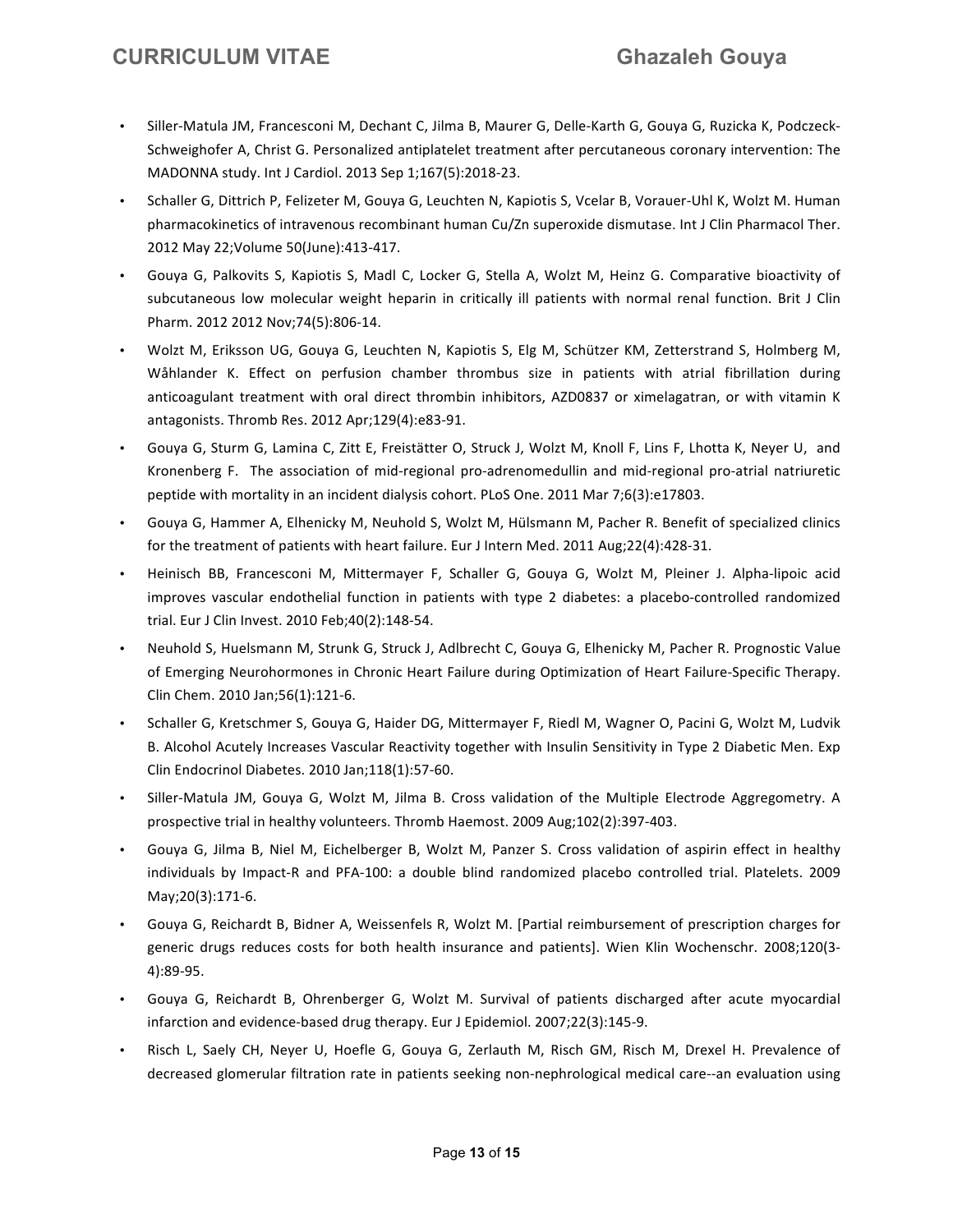IDMS-traceable creatinine based MDRD as well as Mayo Clinic quadratic equation estimates. Clin Chim Acta. 2007 Mar;378(1-2):71-7.

- Haider DG, Leuchten N, Schaller G, Gouya G, Kolodjaschna J, Schmetterer L, Kapiotis S, Wolzt M. C-reactive protein is expressed and secreted by peripheral blood mononuclear cells. Clin Exp Immunol. 2006 Dec; 146(3):533-9.
- Pühringer P, Gouya G, Reichardt B, Wolzt M. Sex-specific antihypertensive drug therapy. Wien Med Wochenschr. 2006 Sep;156(17-18):498-500.
- Risch L, Saely C, Hoefle G, Rein P, Langer P, Gouya G, Marte T, Aczel S, Drexel H. Relationship between glomerular filtration rate and the adipokines adiponectin, resistin and leptin in coronary patients with predominantly normal or mildly impaired renal function. Clin Chim Acta. 2007 Feb;376(1-2):108-13.
- Risch L, Hoefle G, Saely C, Berchthold S, Weber M, Gouya G, Rein P, Langer P, Marte T, Aczel S, Drexel H. Evaluation of two fully automated novel enzyme-linked immunosorbent assays for the determination of human adiponectin in serum. Clin Chim Acta. 2006 Nov;373(1-2):121-6.
- Höfle G, Holzmüller H, Gouya G, Hergan K, Hubmann M, Langer P, Drexel H. Lower serum beta-CrossLaps in male cardiac transplant recipients treated without prednisolone. Transpl Int. 2003 Jul;16(7):523-8.
- Pölzl G, Gouya G, Hügel H, Frick M, Ulmer H, Pachinger O. [Adaptation of guidelines for the treatment of chronic heart failure in a specialized heart failure clinic] Wien Klin Wochenschr. 2002 Oct 31;114(19-20):833-9.
- Schmetterer L, Krejcy K, Kastner J, Wolzt M, Gouya G, Findl O, Lexer F, Breiteneder H, Fercher AF, Eichler HG. The effect of systemic nitric oxide-synthase inhibition on ocular fundus pulsations in man. Exp Eye Res. 1997 Mar;64(3):305-12.
- Schmetterer L, Wolzt M, Lexer F, Alschinger C, Gouya G, Zanaschka G, Fassolt A, Eichler HG, Fercher AF. The effect of hyperoxia and hypercapnia on fundus pulsations in the macular and optic disc region in healthy young men. Exp Eye Res. 1995 Dec;61(6):685-90.
- Wolzt M, Schmetterer L, Gouya G, Zanaschka G, Eichler HG. Is the ECG measure RSh a promising technique for detecting class I antiarrhythmic drug action in men? J Cardiovasc Pharmacol. 1995 Oct;26(4):660-5.
- Case reports, Editorials und Reviews:
- Gouya G, Hülsmann M. Die kardiale Kachexie. Eine Folge der chronischen Herzinsuffizienz. Wiener Klinisches Magazin. Volume 12, Number 3 / Juni 2009.
- Gouya G, Hartmann G, Faè P, Tauber M, Holzmüller H, Benzer W, Lang A, Schuster A, Drexel H, Offner FA. A case of fulminant post-transplant lymphoproliferative disorder and septicemia. Clin Transplant. 2006 Mar-Apr;20(2):261-4.
- **Book-‐chapters**:
- Gouya G, Wolzt M: Cardiovascular disease and ocular manifestations. In: Schmetterer L (ed), Ocular Blood Flow. Springer, Berlin 2012.
- Gouya G. Current Topics in Clinical Pharmacology (Müller M. et al); Special situations, market fragmentation 2: sex - differences; Example: CHD. Springer Verlag 2010-revised 2016